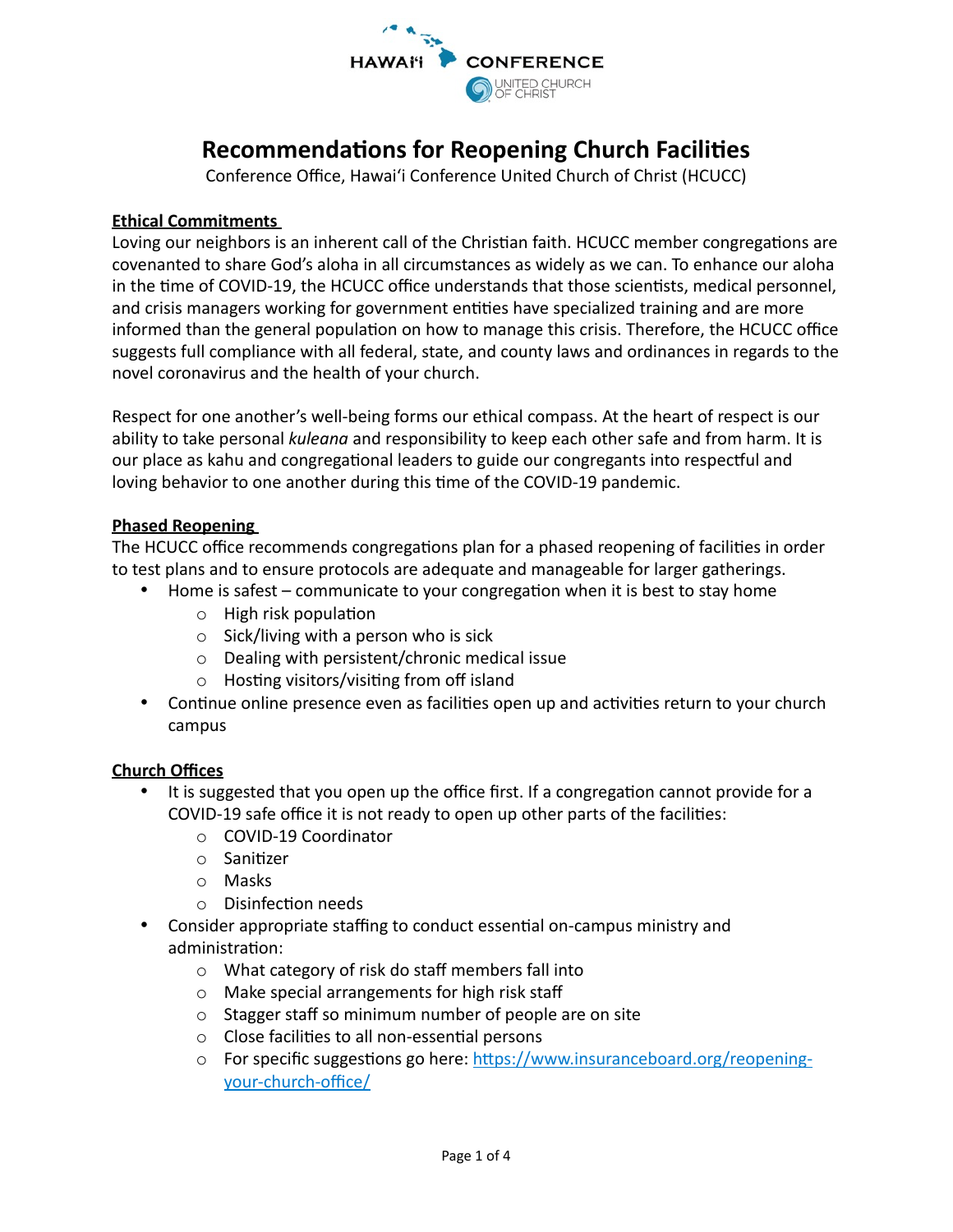## **Preschool/Daycare/Summer Events**

- Work with the Department of Health and check CDC guidelines in order to best manage risks in this ministry. If you operate a preschool, consult with Department of Human Services prior to reopening. All suggestions in this document should be considered in maintaining clean spaces, trained staff, and good operating protocols. For specific recommendations go here: https://www.insuranceboard.org/essentials-of-child-careduring-an-emergency/.
- It is recommended that for summer 2020 our churches do not offer or promote inperson group events such as youth mission, Vacation Bible School, adult work groups, etc. Instead, experiment with how these ministries might be handled via an online format.

#### **Renters**

- The HCUCC office suggests that you communicate your COVID-19 plans to all rental entities and ask to see theirs. You may wish to delay opening your property until renters can demonstrate reasonable risk management.
- Allow building users/renters to resume operations, with a plan to address cleaning needs and agreement to wear masks and observe gathering and distancing protocols.
- All renters and other third party building users should have a written lease or use agreement requiring use of the facility in a safe manner in compliance with all rules and regulations, allocating the liability in the event of an injury (including sickness), and requiring the user to maintain a policy of liability insurance.

#### **Public Worship**

- It is suggested that you begin now to help your congregation understand worship will be different and have a distinctive "not the same" feel to it in a COVID-19 world. Congregants will not be returning to worship that feels familiar to them.
- As the state/counties allow a return to public worship you may wish to continue emphasizing online worship until:
	- $\circ$  Congregation can be oriented as to your church's plan
	- $\circ$  Church office and ministries are being appropriately managed for COVID-19 realities
- It is recommended that you return to the sanctuary first with live worship streaming as a test of your COVID-19 plans
- Services should be held in church facilities or outdoors only when expressly permitted to do so by state/county ordinances and guidelines, and then only with proper social distancing measures
- Services should be held subject to the strictest hygiene requirements
- Church leaders should provide for:
	- $\circ$  Sanitizers
	- $\circ$  Masks (if required by ordinances/church policy and not brought by participants)
	- $\circ$  Disinfecting of door handles/hand railings before and after services
- Inside the facility or demarcated outdoor worship area the HCUCC office recommends church leaders should ensure that: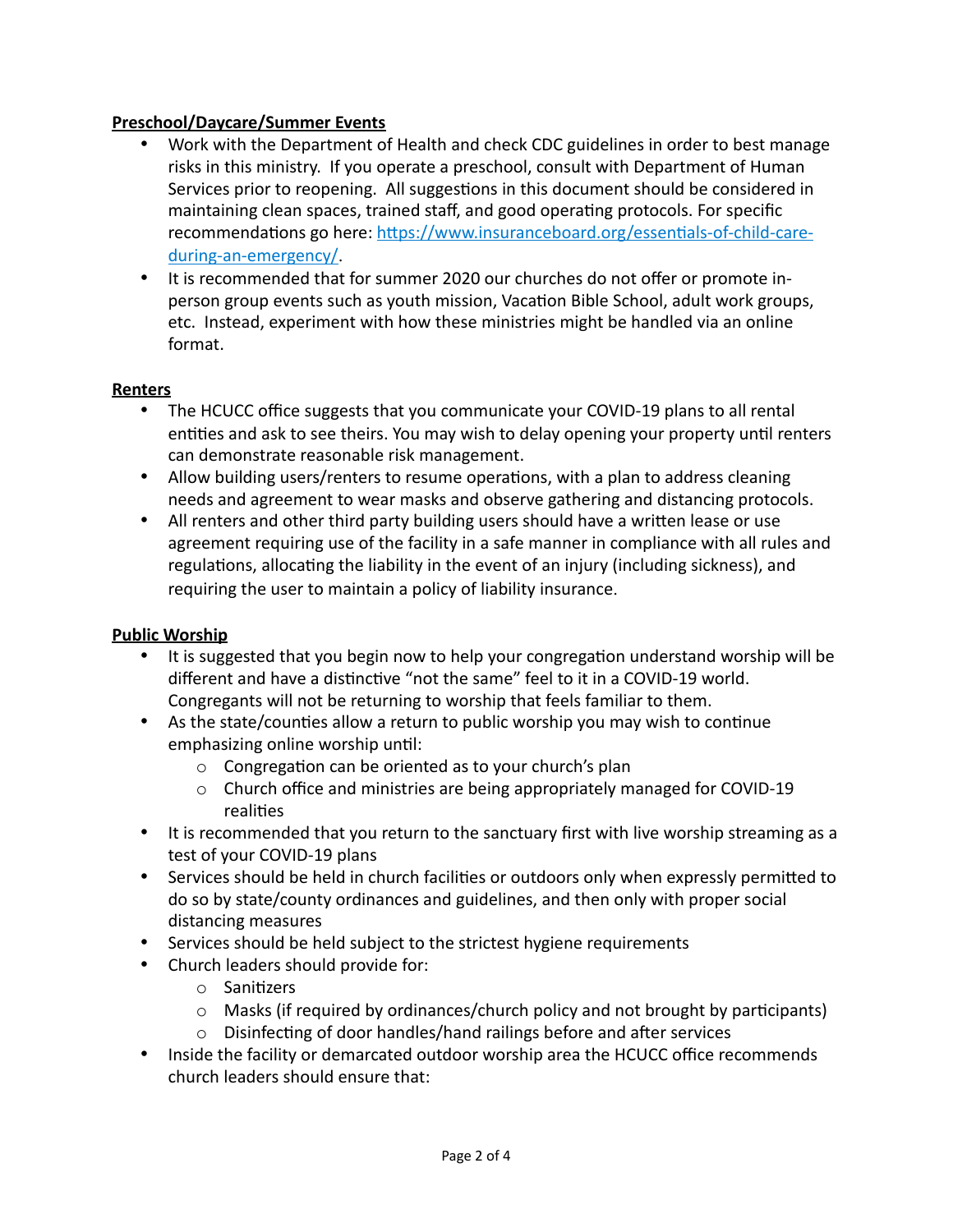- $\circ$  Social distancing is observed between people, whether standing or sitting, of 6 feet in all directions, so that the maximum number of participants can be fixed based on the space available and closed when that limit is reached.
- $\circ$  Places to sit are marked, without separating households,
- o Balconies are closed
- $\circ$  Entering and exiting the space are appropriately organized
	- $\bullet$  Forgo receiving lines and receptions
	- $\triangle$  Maintain social distancing
	- $\triangle$  Keep multiple paths of ingress and egress clear to avoid grouping and crowding as congregants enter and depart
- $\circ$  Attendance records are kept so that possible infection chains can be traced
	- ◆ How will you alert congregation if COVID-19 is linked to a participant?
	- $\triangle$  Be prepared for periods of public worship to be interspersed with periods of closed facilities
- $\circ$  Physical touching is avoided (e.g. shaking/holding hands, exchanging hug, etc.)
- $\circ$  The order of service is provided on handouts /bulletins or projected
- $\circ$  There is open, cross ventilation
- $\circ$  Bibles, hymnals, envelopes, pencils, etc. are removed from pews/chairs
- $\circ$  Worshippers forgo the passing of offering plates and instead plates are placed near the exit area for deposits of offerings and tithes
- $\circ$  As congregational singing involves particularly high risks of infection, it should not take place for the time being; the same applies to playing wind instruments.
- $\circ$  Communion services call for particular attention to hygiene; hence, first of all, the reminder that a Service of the Word is not an inferior form of service but opens up the full presence of Jesus Christ to those gathered in the spirit of worship. The HCUCC office recommends forgoing communion for the time being. If communion is celebrated it should be prepared and served with the least amount of hands involved as possible. Bring your own elements?
- $\circ$  Baptisms should be conducted outside the main service and with small groups only for the time being
- Outside the worship space:
	- $\circ$  Verbal and visual instructions for orderly egress to/from worship space that maintains social distancing
	- $\circ$  Count attenders so space might be closed when it is filled to new limits
	- $\circ$  In some circumstances multiple services may be required
		- $\clubsuit$  Which day
		- ♣ Which staff
	- $\circ$  If you share worship space with other congregations you may need to talk through expectations and new plans for scheduling days and times.
	- $\circ$  Forgo a fellowship hour
	- $\circ$  Forgo nursery babies stay in worship
	- $\circ$  Continued closed playgrounds